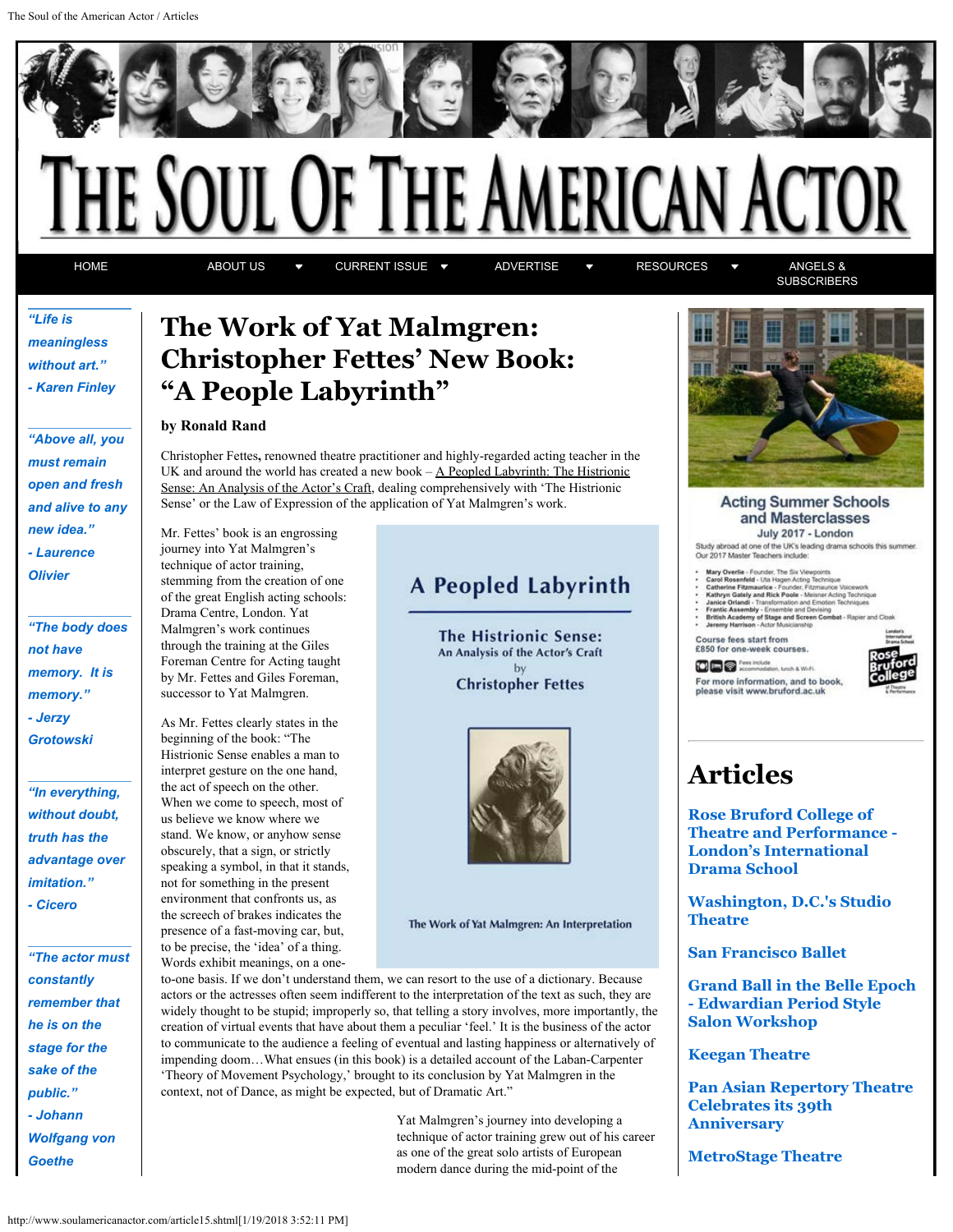*"One wishes to know something but the answer is in a form of being more aware – of being open to a richer level of experience." - Peter Brook*



twentieth century.

In the early 1930's, Malmgren first trained as an actor under Julia Hakanson, who had originally created roles in August Strindberg's plays. However, Malmgren's direction lay in dance, and he soon received world-renowned recognition for his dance solo recitals across Europe. Malmgren was then invited to dance with Kurt Jooss' company in London, and around that time also met Rudolf Laban, a dance artist and theorist, and also considered one of the most important figures in the history of dance.

In 1939, Kurt Jooss invited Malmgren to join the

Jooss company, and Malmgren went on to perform on tours across Britain, the U.S., Canada and South America. A year later while the company was on tour in South America, Malmgren decided to leave the company and stay in Brazil. He established a school, danced as a solo artist, created an impressionist cycle based on the preludes of Debussy and Negro spirituals, as well as a series of studies from the lives of the young mulatto dancers of Rio de Janiero's streets.

It was during a time in Brazil that he witnessed the effect of shamanic trances, and began to see how an external rhythm can completely change the internal life of a person - that movements associated with certain rhythms can definitely influence a person's mental and emotional life. This would play a direct role in the later discoveries of his life's work.

After Malmgren was appointed choreographer to the Casino Copacabana, he also began a series of recitals with two outstanding soloists from the Ballet Russe de Monte Carlo, Tatiana Leskova and Nini Theilade, and in the late 1940's returned to Europe. Continuing his recitals, he concluded his touring with a triumphant return to dance at the Concert House in Stockholm. Malmgren was awarded a scholarship by Mona Inglesby, prima ballerina of the International Ballet, to study in London and Paris. When he sustained an injury in 1954, it unfortunately ended his stage career.

It was just by chance, while he was in London that he was introduced to the actor, Harold Lang, who persuaded him to begin teaching movement classes. Among his students included Sean Connery, Diane Cilento, Natasha Parry, Patricia Neal, Gillian Lynne, Anthony Hopkins, Brian Bedford, Elizabeth Fielding, as well as the directors Peter Brook, Tony Richardson, Bill Gaskill, Michael Blakemore, Seth Holt and Alexander Mackendrick. The directors were students of Yat Malmgren but had an interest in the work and in the actors he worked with.

It was during this period of time that Yat Malmgren and Christopher Fettes first met and they soon decided to hold classes together in a studio space in Covent Garden. Among the actors attending these classes included Diane

Cilento, Anthony Hopkins and Sean Connery. Malmgren was also invited by George Devine to work at the Royal Court, and by Rudolf Laban to join the staff of the Art of Movement Studio in Addlestone, Surrey. The following year he assisted Sir Peter Brook and Sir John Gielgud on their production of "The Tempest." Malmgren was also invited by Lawrence Olivier to work at the National Theatre.

Also, during the early 1950's, Laban and his assistant, William Carpenter, explored the synthesis of movement expression and aspects of Jungian psychology. Carpenter began to create a common language related to his theory of four distinct personality types, and the psychological factors of the human being.

As Malmgren sought to find a coherent training system for actors, he began to see a link existed between Laban's and Carpenter's work to Stanislavsky's System of Acting regarding character and action. Central to Malmgren's approach was Laban's precise, detailed analysis of the non-discursive symbolism of dance, the role of gesture and what it plays in underlying **[Swine Palace Theatre](http://www.soulamericanactor.com/article06.shtml) [Asolo Repertory Theatre](http://www.soulamericanactor.com/article08.shtml) [Ontological-Hysteric Theatre](http://www.soulamericanactor.com/article07.shtml) [Amelia Community Theatre](http://www.soulamericanactor.com/article09.shtml) [Discovering Lunt & Fontanne](http://www.soulamericanactor.com/article10.shtml) [Harlem Repertory Theatre](http://www.soulamericanactor.com/article11.shtml)**

**[Santa Fe Playhouse](http://www.soulamericanactor.com/article12.shtml)**

**[Opera Colorado](http://www.soulamericanactor.com/article13.shtml)**

**[National Hispanic Cultural](http://www.soulamericanactor.com/article14.shtml) [Center](http://www.soulamericanactor.com/article14.shtml)**

**[Red Eagle Soaring Native](http://www.soulamericanactor.com/article16.shtml) [Youth Theatre](http://www.soulamericanactor.com/article16.shtml)**

**[Lorraine Hansberry Theatre](http://www.soulamericanactor.com/article17.shtml)**

**[Coatlicue Theater Company](http://www.soulamericanactor.com/article18.shtml)**

**[London's Finborough Theatre](http://www.soulamericanactor.com/article19.shtml)**

**[New Repertory Theatre in](http://www.soulamericanactor.com/article20.shtml) [Boston](http://www.soulamericanactor.com/article20.shtml)**

**[The Work of Yat Malmgren:](#page-0-0) [Christopher Fettes' New Book](#page-0-0) ["A Peopled Labyrinth"](#page-0-0)**

**[Terry Knickerbocker Studio](http://www.soulamericanactor.com/article22.shtml) [in New York City](http://www.soulamericanactor.com/article22.shtml)**

*"Love is stronger than differences. We all live on the same planet. We walk on the same earth. We breathe the same air. No matter where I was born, no matter what color skin I have or what religion I was raised to believe in, everything and everyone is connected to this one life. I no longer choose to prejudge others, to feel either superior or inferior. I choose equality – to have warm, loving, open communication with every member of my Earthly family. I am a member of the earth*

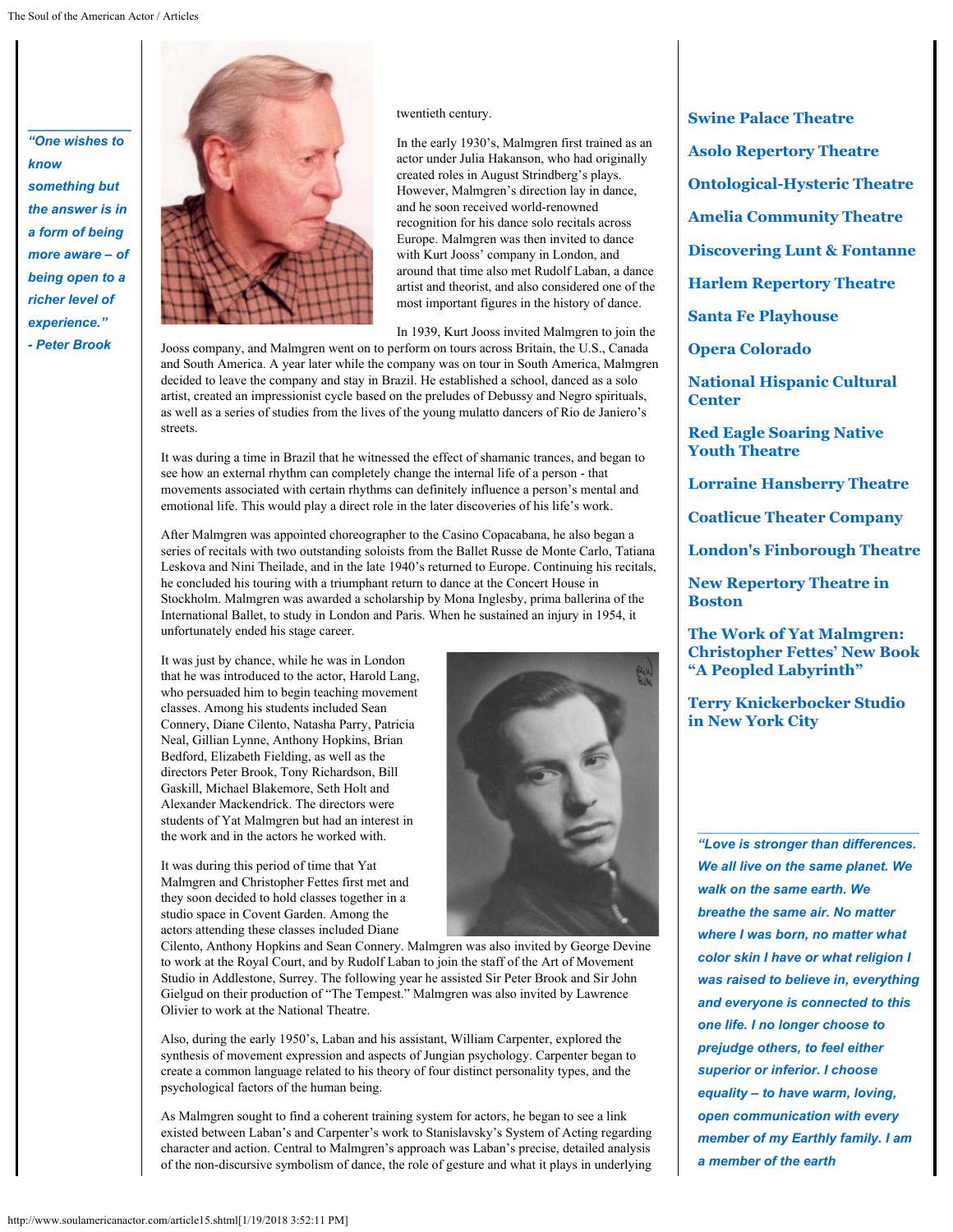the act of speech. Malmgren extended these ideas by completing Laban's theory with the Confluence of Externalized Drives, thereby creating a fully realized typology of human expression bringing together Laban and Stanislavsky.

In the fall of 1963, Yat Malmgren and Christopher Fettes created a new theatre school, the Drama Centre London in an old church, that would literally change the face of training in the UK and around the world.

Actors who have studied at the Drama Centre London include Colin Firth, Michael Fassbender, Lambert Wilson, Pierce Brosnan, Simon Callow, Geraldine James, John Simm and Penelope Wilton, Ian Hogg, David Leland, Oliver Cotton, Jack Shepherd, Celia Bannerman, Penelope Wilton, Frances de la Tour, Paul Bettany, Anne Marie Duff, Tara Fitzgerald, Helen McCrory, and Tom Hardy.

Today, Mr. Fettes teaches at The Giles Foreman Centre for Acting in London. Giles Foreman, one of the leading acting teachers in the UK, a specialist in the Methodological approach to acting, was trained by Christopher Fettes, Yat Malmgren and Reuven Adiv. He carries on the torch of training into the next generation of actors.

Christopher Fettes had originally started out as an actor working with the legendary East London Theatre Company led by Joan Littlewood. Invited by Tony Richardson to join the opening season of The English Stage Company at the Royal Court theatre, he created leading roles in several plays including those by Angus Wilson, Arthur Miller and Ronald Duncan. Fettes also directed a number of famous productions including Marlowe's "Dr. Faustus" with Wilfrid Lawson and Patrick Magee, "The Miser" at the Birmingham Repertory Theatre



with Warren Mitchell and Fenella Fielding, and Schnitzler's "The Lonely Road" with two of his acting students, Anthony Hopkins and Colin Firth. Mr. Fettes also introduced the work of Calderon de la Barca to the British stage.

Janice Orlandi, who heads the Actors Movement Studio Conservatory in New York City made us aware of Christopher Fettes' new book "A Peopled Labyrinth," and Giles Foreman's Studio in London, where Christopher Fettes is currently teaching at eighty-seven years of age.

Orlandi had studied Laban's system of movement analysis in America, and while on a trip to London opening a play, "The Other Mozart" at the St. James theater, saw Tom Hardy's transformational character work in the film, "Legend." She found out that Hardy had trained at The Drama Centre in Yat Malmgren's work. She contacted Giles Foreman's Center for Acting in London, and soon began a week of intensive training with Giles Foreman. Immediately she felt Yat Malmgren's technique should reach a wider audience in America.

When Orlandi returned to New York City, she arranged a book event for A Peopled Labyrinth at The Players Club in early 2016. She also arranged for Giles Foreman to come and teach workshops in New York City in the spring and summer through an educational exchange and collaboration at Actors Movement Studio Conservatory.

Orlandi told us: "I think it's important to bring the work of Yat Malmgren and Christopher Fettes into the pedagogical mix of actor training in America. This extraordinary body of knowledge gives the actor a layered system of tools for physical exploration and character transformation. When I studied Yat Malmgren's work in London, it 'connected the dots' for me – from Stanislavsky physical action and Chekhov's 'Imaginary body' and 'Psychological gesture' – extending the huge body of Laban's work and dance notation, Movement analysis and Effort actions to Carpenter's glossary of terms and vocabulary. This system is now taught in its entirety at the Giles Foreman Center for Actors. This work became clearer for me as an actor and a movement teacher. I believe it's a missing link connecting physical character transformation into a physical action that I've been seeking to understand. It's just been a most amazing and profound discovery!"

When we had the unique opportunity to interview Christopher Fettes, we first asked him why he chose A Peopled Labyrinth as the title for his new book.

"Actually it's a description of the city of Venice from the poem, "Lines Written Among the Euganean Hills" by the English poet, Percy Bysshe Shelley. I chose the phrase because it expresses the huge variety of human beings and the complexity of their psychology, and I wanted the title to encompass that."

*community." - Louise L. Hay*

*"To flourish, society depends on a strong cultural heritage as well as innovation. The challenge is to breathe new life into the arts. Creativity is at the heart of every successful nation. It finds expression in great visual art, wonderful music, fabulous performances, stunning writing, gritty new productions and countless other media. Giving form to our innate human creativity is what defines us to ourselves and the world.*

*This is what the arts have always done. The lasting value and evidence of a civilization are its artistic output and the ingenuity that comes from applying creativity to the whole range of human endeavor. What is education if it doesn't teach our children to think creatively and innovatively? What use is a robust economy unless it is within an innovative country that can attract and stimulate the world? How can good governance exist without a population that is engaged, educated and able to form its own opinions?" Excerpt from an essay, "Reviving a creative nation," – by Cate Blanchett and Julianne Schultz, April 16, 2008, For the Creative Australia Stream at the*

*"Simply think the words." — Goethe*

*2020 Summit*

*"Action is the direct agent of the heart." — Delsarte*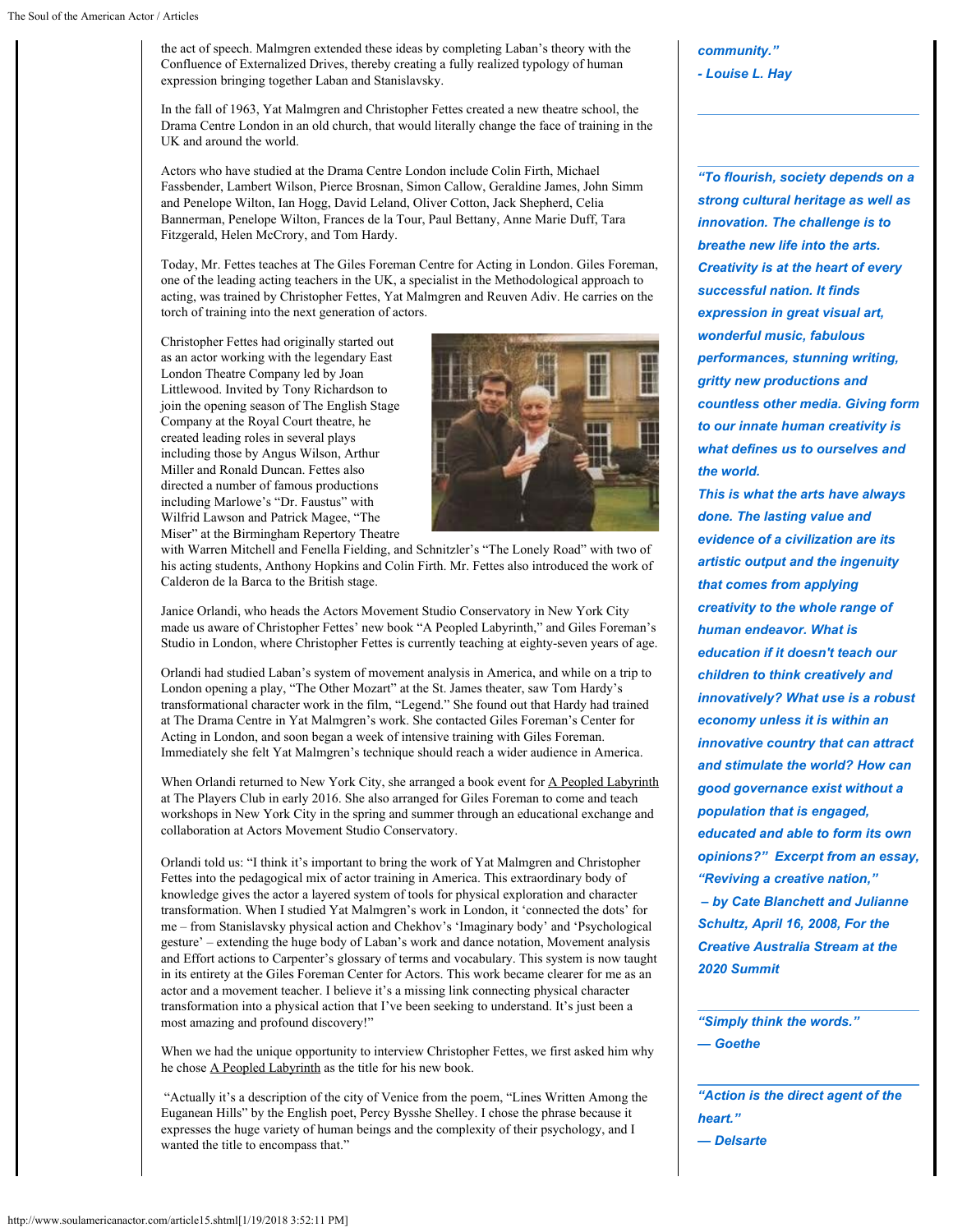#### *What led you to create this book at this particular moment in your life?*

"It's been ten years since I began work on the book, but more than fifty since Yat entrusted me with the teaching of movement psychology and acting, based on the work of Rudolf Laban and William Carpenter who provided the origins. During the last ten years I finally had time to step back, to reflect on all that had been developed at Drama Centre London. I wanted also to ensure that the name of Yat Malmgren was perpetuated."

#### *What do you hope readers will take away from reading A Peopled Labyrinth?*

"It's not something to rush through, like a novel – but with the use of this book, hopefully it will be easier to analyze a complex dramatic text and create subtle, layered characters. It is designed for anyone interested in the analysis of human behavior; and not only for actors, but also directors, designers – all those concerned with the realization of dramatic text on the public stage and screen."

#### *What originally led you to want to act?*

"More than anything, it was a feeling for a vocation – and initially admiration for, in particular, John Gielgud, whose production as Macbeth I was brought to London to see, at the age of eleven. Later he was particularly known in America for his role in the 1953 film, "Julius Caesar" alongside Marlon Brando and James Mason."

#### *You also worked as an actor with Joan Littlewood's Theatre Company in East London.*

"She deserves a good deal of credit. She was a very remarkable person. The work we did there was exactly the opposite of what was being done, and which I saw, at the Old Vic Theatre and in the West End, and which went on to become the National Theatre – against which she represented a calculated revolution. She was a method teacher, her background was Stanislavsky, and her theatre produced actors and directors, many of whom went in a different direction. What we did at the Drama Centre represented a continuation of her work – an essential part of the training from the word go was Stanislavsky's method and the work of Uta Hagan – but not exclusively so."

What was your experience of being a part of the ensemble of The English Stage Company led by Tony Richardson at the Royal Court Theatre?

"One has mixed feelings. It was challenging and invigorating, being part of the inaugural production and in the early years of the company. I think it was a noble attempt to make available to the audiences many of the plays of great English literature, and of the modern theater. They didn't really use the Method – John Osborne set the seal on it with "Look Back in Anger." It was essentially a writers' theater, not an actors' one, even though it produced actors."

#### *How would describe Yat Malmgren, and what would you say initially led him to begin teaching?*

"He was a distinguished modern dancer. He was reserved, but very self-assured. Like all modern dancers of the period, to make ends meet he was compelled to teach. Later, having been a member of the Jooss Ballet, he left the company in South America during the war and found that he couldn't get back to Europe. He danced with the International Ballet Company, and created adaptations of his own work. I think, from his first meetings with Laban, and having initially been trained as an actor in Sweden – all these things eventually led him to his work as a teacher.

Later, Yat taught Character Analysis in San Francisco, at the American Conservatory Theatre and there was discussion about him joining the staff of Juilliard, but he decided that he couldn't leave Drama Centre."

*Those who studied with you and Yat Malmgren have included such actors and actresses as Sean Connery, Anthony Hopkins, Pierce Brosnan, Geraldine James, Colin Firth, Michael Fassbender, Tom Hardy, and Simon Callow, among many others. It made me think about the Herman Hesse quote found in your book: "Teachers are more essential than anything else. Men who can give the young the ability to judge and distinguish, who serve them as examples of the honoring of truth, obedience to the things of the spirit, respect for language." Have those three examples influenced you as a teacher?*

"The quote seems accurate – I placed it in the book as it's what I feel Yat represented. Whatever one sets out to achieve, one tries to do one's best, and may be successful in some cases. No doubt, it's dependent upon the strengths or inadequacies of those whom you teach; upon the drive and the talent of the individual. The one thing that is essential is to teach actors the proper use of their personal resources; and definitely a respect for language, of which I taught the literary side, having taken a Degree in English at Oxford. I expect I've been very

*"The supreme goal of the theatre is truth, the ultimate truth of the soul."*

*— Max Reinhardt*

*"Through the unity of reason and emotion, of spirituality and affection and sensation, the actor will discover his creative genius for the stage – the art of acting." — Erwin Piscator*

*"The artist-actor unveils his inner soul."*

*— Eleonora Duse*

*"Living is a process. Acting is the act of laying oneself bare, of fearing off the mask of daily life, of exteriorizing oneself. It is a serious and solemn act of revelation. It is like a step towards the summit of the actor's organism in which are united consciousness and instinct."* 

*— Jerzy Grotowski*

*"Let us find our way to the unknown, the intuitive, and perhaps beyond to man's spirit itself.. "* 

*— Viola Spolin*